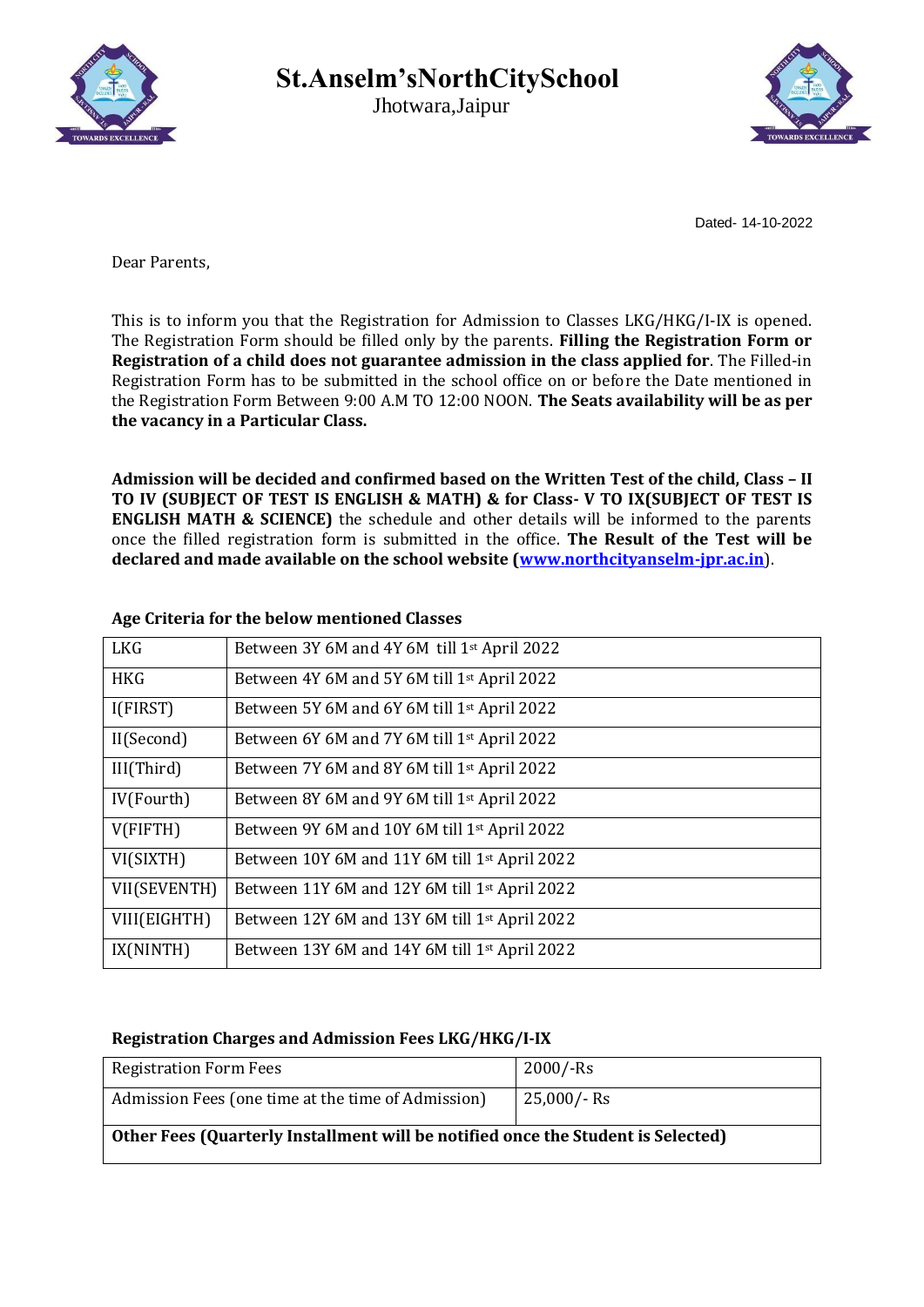

Jhotwara,Jaipur



## **Particulars/documents required (compulsorily) along with the Registration Form.**

- A) Receipt of Registration Form Fees paid (2000/- Rs).
- B) Photocopy of Birth Certificate of the Child. Original to be brought for verification
- C) Photocopy of Half-Yearly Mark-Sheet of the Class in which the child is studying presently.(Final Mark-sheet in the Month of April)
- D) Transfer Certificate in original once the admission is confirmed(if the T.C is from other than CBSE Board it has to be attested by the DEO)
- E) Original School Study Certificate from the School where the child is studying presently.
- F) Photocopies of Aadhaar Card of the Child and Parents(both mother & Father)
- G) Photocopies of Mark-sheets of Father's and Mother's highest Qualification.
- H) Photocopy of Annual income of both parents
- I) One Passport Size photo of Child and One post card size photo of Family.

### **IMPORTANT NOTE:-**

- The Management has absolute freedom in the selection of students for admission in the interest of the school.
- **The Registration form will not be accepted in case of incomplete documents.**
- **The Registration Form Fees and Admission Fees once paid will not be refunded in any case.**
- The **Date of Birth once recorded in the school records will not be changed in any case at later stage**. The Date of Birth filled online should be the same as that in Date of Birth Certificate.
- The **Name of the Candidate, Date of Birth, Father's Name, and Mother's Name should be consistent with the documents submitted by the parents.**
- Admission will not be confirmed in the absence of **Transfer Certificate & Mark-shee**t from the school where the child is presently studying. Admission will be cancelled if the same is not deposited latest by **10th April of the year of Admission**.
- **After Filling the Registration form (online) the printout of the Registration form has to be submitted in the school office on the date mentioned in the Registration form along with documents mentioned.**